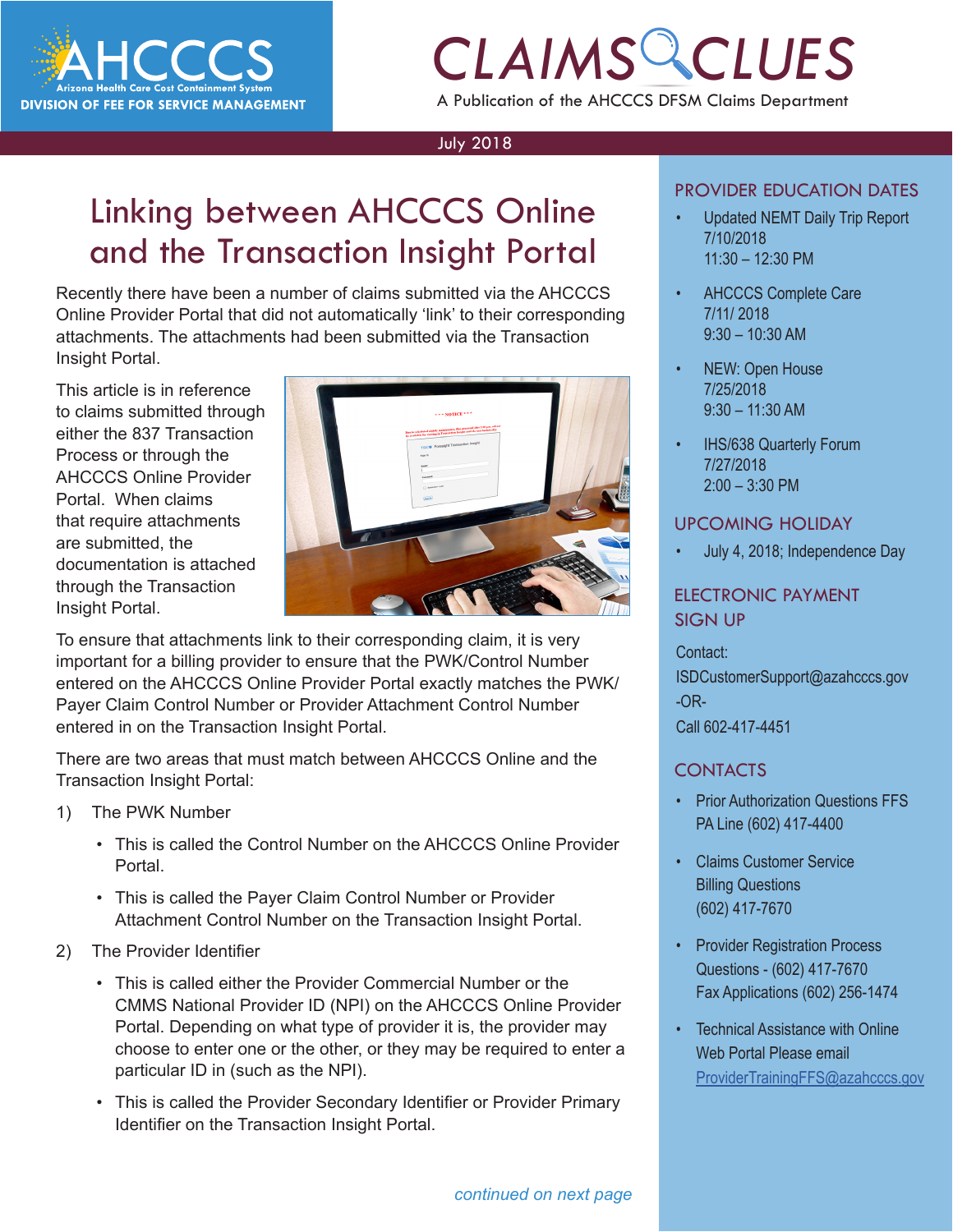# *CLAIMS CLUES* <sup>2</sup>

### Linking between AHCCCS Online and the Transaction Insight Portal Cont.

| <b>AHCCCS Online Provider</b><br><b>Portal</b>                                                 | <b>Transaction Insight Portal</b>                                                                                                                                                                                                                                 |
|------------------------------------------------------------------------------------------------|-------------------------------------------------------------------------------------------------------------------------------------------------------------------------------------------------------------------------------------------------------------------|
| The Control Number must<br>match                                                               | Payer Claim Control Number or Provider Attachment Control Number                                                                                                                                                                                                  |
| <b>Provider Commercial Num-</b><br>ber or the CMMS National<br>Provider ID (NPI) must<br>match | The Provider Secondary Identifier                                                                                                                                                                                                                                 |
|                                                                                                | Note: This number <i>must</i> match what is entered in on the AHCCCS Online<br>Provider Portal.                                                                                                                                                                   |
|                                                                                                | If the Provider Commercial Number (the AHCCCS 6 digit Provider ID)<br>is entered in on AHCCCS Online, then this must be the AHCCCS 6<br>digit Provider ID on the Transaction Insight Portal and cannot be the<br>NPI, or the claim and attachment will not match. |
|                                                                                                | If the CMMS National Provider ID (NPI) is entered in on AHCCCS<br>$\bullet$<br>Online, then this must be the NPI on the Transaction Insight Portal and<br>cannot be the AHCCCS 6 digit Provider ID, or the claim and attach-<br>ment will not match.              |

When the unique number is created, even if the PWK numbers both match (between the AHCCCS Online Provider Portal and the Transaction Insight Portal), the claim and attachment will *still* fail to link up if the Provider Identifiers do not match.

• For example: If a Clearinghouse enters in the NPI on the AHCCCS Online Provider Portal or via the 837 Transaction submission process, and the provider enters in the AHCCCS 6 digit Provider ID on the TI portal when submitting their attachments, the claim and the attachment will fail to link. These *must* match.

Please see the below screen shots. The blue circled areas must match, and the red circled areas must match.

AHCCCS Online Screenshot:

| <b>Claim Attachments</b>      |                                          |
|-------------------------------|------------------------------------------|
| <b>Report Transmission **</b> | Control Number **                        |
| EL - Electronically Only      | A1234567801032018                        |
|                               |                                          |
|                               | Provider Commercial Number:<br>123456    |
|                               | Find<br>CMMS National Provider ID (NPI): |
|                               |                                          |

*continued on next page*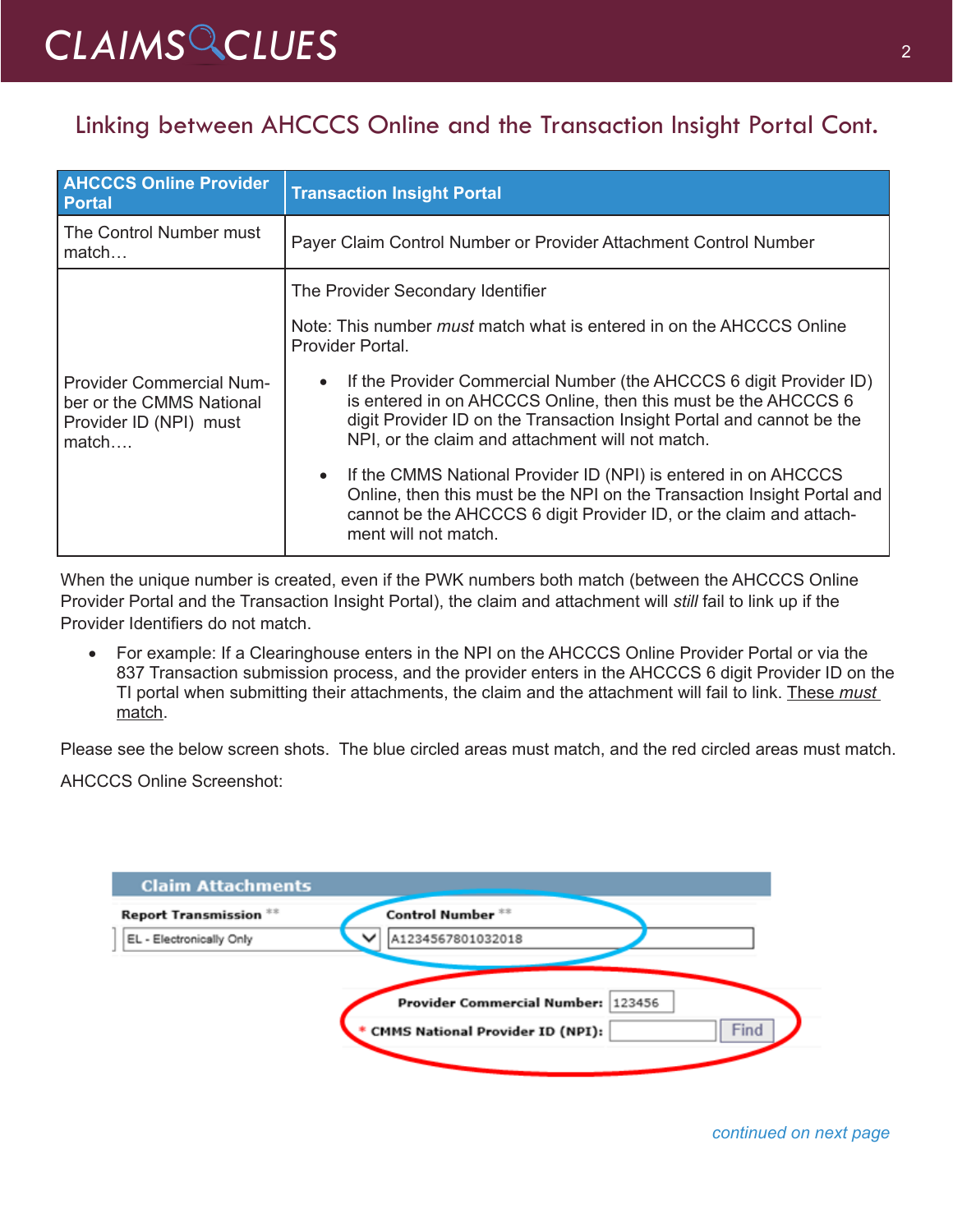# CLAIMS CLUES<sup>3</sup>

### Linking between AHCCCS Online and the Transaction Insight Portal Cont.

Transaction Insight Portal Screenshot:

| Transaction Set Purpose Code   02 - Add                                                 |                                                                      |
|-----------------------------------------------------------------------------------------|----------------------------------------------------------------------|
|                                                                                         | Submitter Last or Organization Name   MEDICAL TRANSPORTATION COMPANY |
| Provider Entity Type Qualifier                                                          | $\bigcirc$ Person (1) $\odot$ Non-Person Entity (2)                  |
|                                                                                         | Provider Last or Organization Name MEDICAL TRANSPORTATION COMPANY    |
| Provider First Name                                                                     |                                                                      |
| <b>Provider Primary Identifier Qualifier</b>                                            | Select a value                                                       |
| Provider Primary Identifier                                                             |                                                                      |
| <b>Provider Secondary Identifier 123456</b>                                             |                                                                      |
| <b>Provider Address</b>                                                                 | 801 EAST JEFFERSON                                                   |
| Provider City PHOENIX                                                                   |                                                                      |
| Provider State   AZ - Arizona                                                           | ◡                                                                    |
| Provider Zip Code 85034                                                                 |                                                                      |
| Patient Last Name DOE                                                                   |                                                                      |
| Patient First Name JANE                                                                 |                                                                      |
| Patient Primary Identifier   A12345678                                                  |                                                                      |
| Patient Control Number   P123123                                                        |                                                                      |
| Medical Record Identification Number                                                    |                                                                      |
| Claim Service Period Start Date 1/3/2018                                                | 8<br>$\star$                                                         |
| Claim Service Period End Date                                                           | ₽                                                                    |
| Payer Claim Control Number or<br>Provider Attachment Control Number   A1234567801032018 |                                                                      |
| Claim Status Category Code Select a value                                               |                                                                      |
| Additional Information Request Code Select a value                                      |                                                                      |
| Code List Qualifier Code Select a value                                                 |                                                                      |
| * - Required Fields                                                                     |                                                                      |
|                                                                                         | <b>Submit Attachment</b><br>Cancel                                   |

An area where a mismatch may occur is when a clearinghouse submits the claim, with the provider submitting the attachments. In such cases the clearinghouse will often submit using a different provider identifier than what the provider actually uses, when uploading their attachments. This results in claims not linking to their attachments.

In the event of a mismatch, a manual linking process may have to occur. It can take up to 4 to 6 weeks for an attachment to be manually linked to a claim, so it is very important for providers to ensure that the information matches.

Example: Non-Emergency Medical Transportation (NEMT) providers can submit using their AHCCCS 6 digit Provider ID via AHCCCS Online. To ensure that their claim linked to their attachment, they would not only ensure that the Control Numbers (PWK Numbers) matched between AHCCCS Online and the Transaction Insight Portal, but they would also need to ensure that they input their AHCCCS 6 digit Provider ID into the Transaction Insight Portal as well, rather than their NPI. If an NPI is entered into the Transaction Insight Portal, when the AHCCCS 6 digit Provider ID was entered into AHCCCS Online, or vice versa, the claim will not link to the attachment.

For further information on how to submit claims through the Provider Portal please review the provider training [available on our website](https://www.azahcccs.gov/Resources/Downloads/DFMSTraining/2017/OnLineClaimsSubmission.pdf).

For further information on how to submit attachments through Transaction Insight Portal please review the [Transaction Insight Portal Web Upload Attachment Guide](https://www.azahcccs.gov/Resources/Downloads/DFMSTraining/2018/TransactionInsight_TI_PortalWebUploadAttachmentGuide.pdf)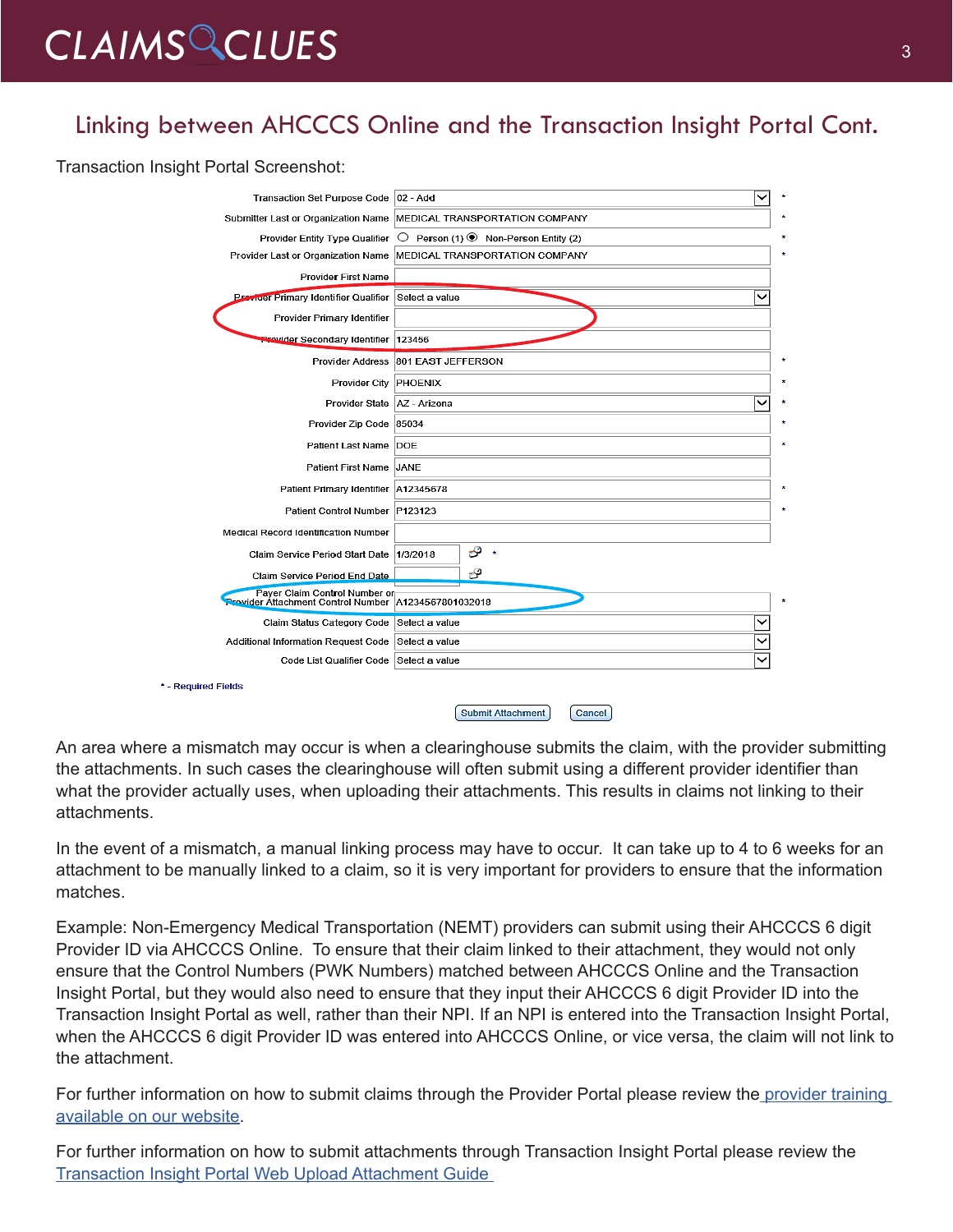# *CLAIMS CLUES* <sup>4</sup>

### Medical Documentation Reminders

### **Uploading via the Transaction Insight Portal**

AHCCCS has recently been receiving lengthy faxes from providers, some of which are in excess of 100, 200, and even 300 pages.

When lengthy faxes are sent the fax lines can become tied up for a prolonged time frame, which prevents other providers from faxing their documentation in quickly. Due to this trend, AHCCCS would like to remind providers that **medical documentation can be submitted online far more efficiently, by using the Transaction Insight Portal.** 

Large medical files/documentation that are being sent to AHCCCS may be submitted via the Transaction Insight Portal. This saves the provider time, since they will not have to wait for the fax to send, and it ensures that AHCCCS receives the attachment.

It is more efficient for providers to submit medical documentation using the Transaction Insight Portal. If you have questions regarding use of the Transaction Insight Portal please outreach our Provider Training division at [ProviderTrainingFFS@azahcccs.gov.](mailto:ProviderTrainingFFS%40azahcccs.gov?subject=)

### **Faxing & Mailing**

Uploading documentation **online** using the Transaction Insight Portal is the **quickest and most efficient way**  to ensure that AHCCCS receives your submitted documentation.

In the event that the provider does not use the Transaction Insight Portal and chooses to fax or mail in their documentation, it is vital that the **correct CRN** number be listed on the front page of **all submitted documentation**.

Recently AHCCCS has received a large amount of documentation, submitted by fax and mail, that lacked the CRN number. If the CRN number is not on the submitted documentation, **AHCCCS cannot match the documentation to the submitted claim**.

If the CRN number is not included, it is as if the provider never submitted the documentation.

Please remember to submit all documentation with the CRN number.

### What is Integration and Who is Affected?

On October 1st, 2018 Integration is going live! What does this mean?

As of October 1st, 2018 members will no longer have to navigate two separate networks for their medical and behavioral health services. A member will have all of their providers listed under one network, which will be managed and paid for by their single health care plan.

Integration will affect most AHCCCS members, however the following members will not transition to an integrated health plan:

- ALTCS members (EPD and DES/DDD), since ALTCS is already an integrated health plan;
- Foster care children receiving services through CMDP; and
- Adults with an SMI designation.

American Indian/Alaskan Native members (AI/AN) may choose to be enrolled with an AHCCCS Complete Care (ACC) Contractor in their Geographic Service Area (GSA), or they may choose to be enrolled with the American Indian Health Program (AIHP, which is state wide, and will receive both their physical and behavioral health services under one plan.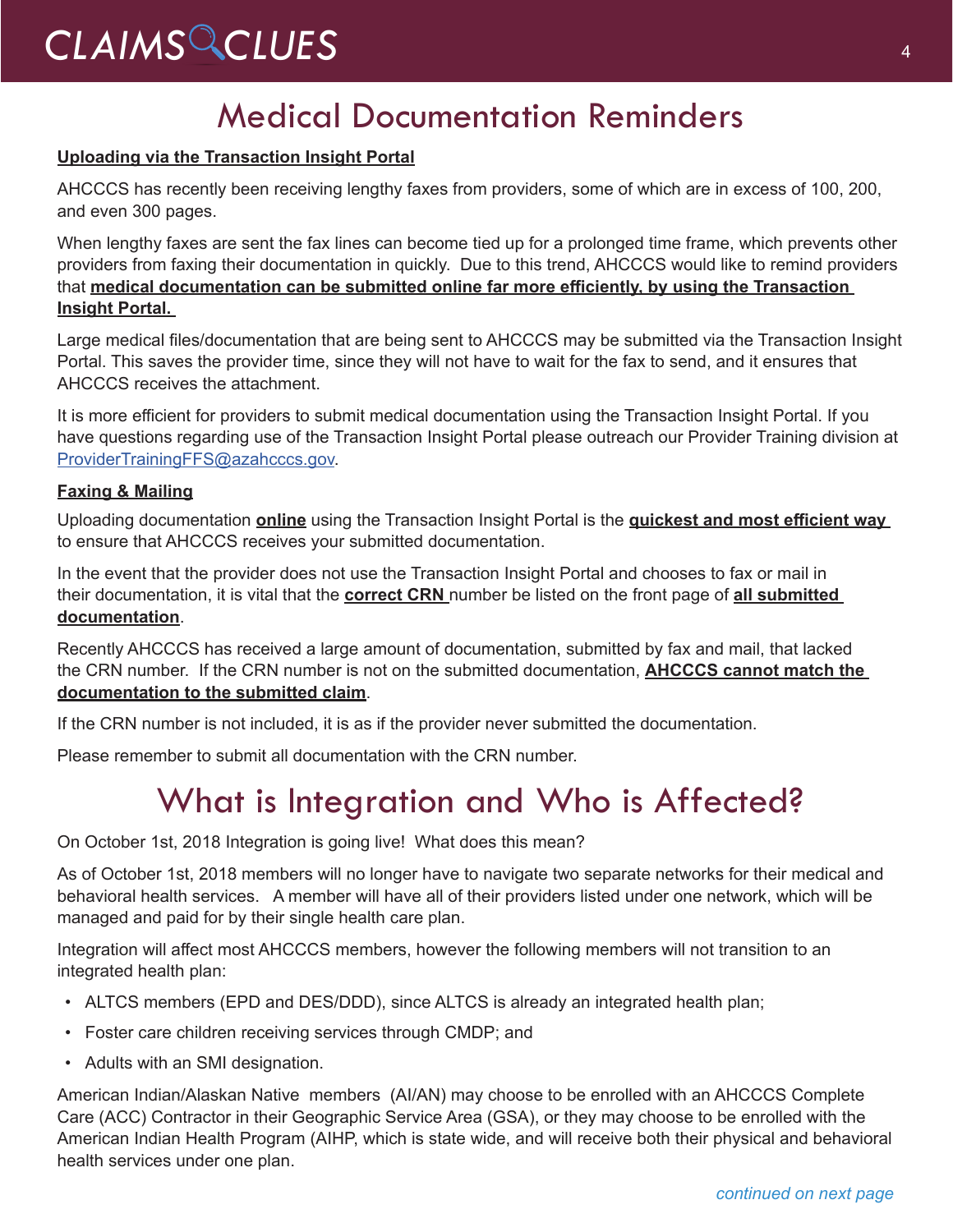# CLAIMS CLUES<sup>5</sup>

### What is Integration and Who is Affected Continued

American Indian/Alaska Native members who are receiving behavioral health services, who do not have an SMI designation, may choose amongst several enrollment options. They may enroll with:

- AIHP;
- The AIHP and a Tribal Regional Behavioral Health Authority (TRBHA), if a TRBHA is available in their area; or
- An ACC Contractor in their GSA.

AI members can still access services from an IHS/638 facility or Urban Indian Health provider at anytime regardless of their enrollment choice.

AI member enrollment choice for managed care or fee-for-service remains unchanged. AI members may choose to enroll in either an ACC plan or AIHP at any time.

Everything below the Member Movement section can remain the same.

#### **Member Movement**

As a provider you may be wondering what plan a member will be enrolled with as of October 1st, 2018. The below chart shows how a member's enrollment will change with the rollout of Integration.

| <b>Current Health Plan</b>                   | <b>New Health Plan/Enrollment</b> |
|----------------------------------------------|-----------------------------------|
| CRS (for acute and CRS services) & TRBHA     | <b>Integrated Contractor</b>      |
| CRS (for CRS services only), AIHP, and TRBHA | AIHP and TRBHA                    |
| CRS, AIHP (for acute services), and RBHA     | <b>AIHP</b>                       |
| <b>AIHP and TRBHA</b>                        | AIHP & TRBHA (No Changes)         |
| <b>AIHP and RBHA</b>                         | <b>AIHP</b>                       |
| <b>Acute MCO and TRBHA</b>                   | <b>Integrated Contractor</b>      |
| <b>Acute MCO and RBHA</b>                    | <b>Integrated Contractor</b>      |
| <b>CMDP</b> and TRBHA                        | CMDP & TRBHA (No Changes)         |
| <b>DDD</b> and TRBHA                         | DDD and TRBHA (No Changes)        |

#### **As a FFS Provider, What Does Integration Mean for Me?**

As of October 1st, 2018 providers will need to confirm a member's enrollment, to ensure that claims are being submitted to the correct payer.

For instance, if you currently submit claims to a Regional Behavioral Health Authority (RBHA), as of October 1st, 2018, if the member does not have an SMI, the claims will need submitted to the member's new health plan. Depending on the member's enrollment choice these claims could be submitted to either an ACC Integrated Contractor or to AHCCCS directly (for members enrolled in AIHP Integrated or with a TRBHA).

Please note that members will continue to be served by RBHAs for specific crisis services, and that members diagnosed with an SMI will be able to remain enrolled with their RBHA.